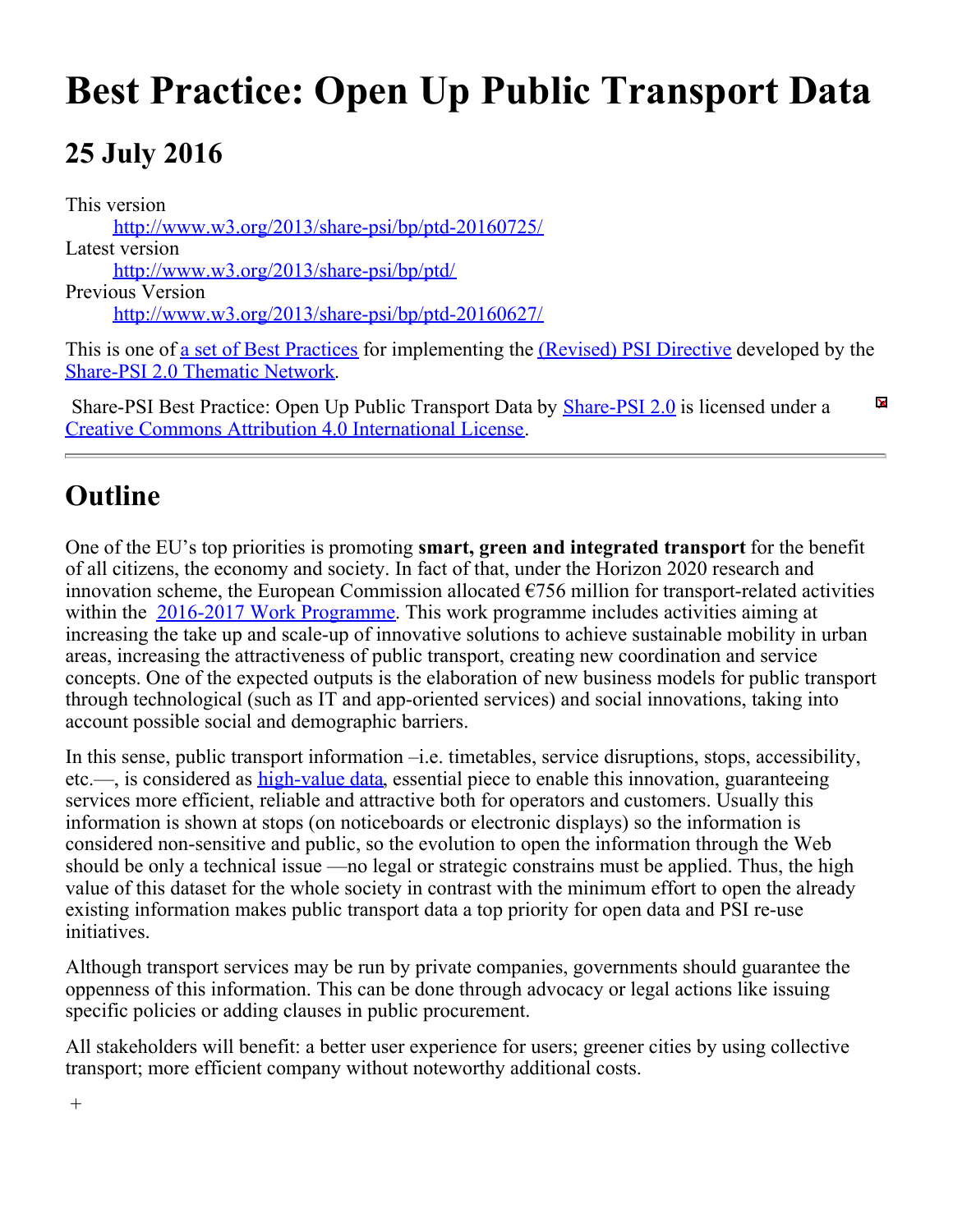#### **Links to the Revised PSI Directive**

#### [Policies and Legislation](https://www.w3.org/2013/share-psi/bp/policy/)

#### **Challenge**

Although most of this information is non-sensitive, and considered as of high potential for reuse, is not always publicly exposed. Most of the transport companies already manage the operating information (timetables, status of the service, etc.) by electronic means. So, the cost of releasing the information openly should not be too high. Although the potential benefit is for all the society (including the government and the transport company), many of these companies are reluctant to open the data up —even having direct requests from the local/regional/national governments.

Cities tend to foster the use of smarter and greener public transport in order to reduce traffic, the subsequent air pollution, making it efficient and easy to use. More information will enable better user applications and services that will enhance citizens experiences (e.g., journey plans, real-time waiting times, disruption alerts, etc.). This is not always possible due to the lack of open data, data already held by the companies running the service.

#### **Solution**

Local governments should make an effort opening the public transport information in machine-readable and easy to use formats –mainly addressed to companies and developers that will be able to create new services or products on top of it. If the government does not have either full access or control of the information, it should get it published, convincing the transport company by all possible means (e.g., issuing a local mandate, adding specific open data clauses in public contracts, etc.).

This would benefit many stakeholders:

- municipalities and governments following 'Smart City' strategies are interested in reducing traffic in the city, enhancing public transport and encouraging its use;
- current public transport users would experience a better service; and newcomers will be attracted only if they see a real value in the service;
- private companies that would be able to produce new products and services for travellers.

#### **Why is this a Best Practice?**

Public transport information already exists within transport companies. The service information usually has no legal restrictions, so its publication should not be rejected based on these kind of issues. Also, the release cost should not be too high due to the existing management information systems of the transport companies. Encouraging this openness, all the parties will experience benefits.

#### **How do I implement this Best Practice?**

The first step is having government's **political commitment**. This engagement must be included into official digital agendas, stating clear roadmaps and plans for implementation. Specific clauses that guarantee the public access and publication of the transport data must be included explicitly in the agreements between public administrations and public transport companies.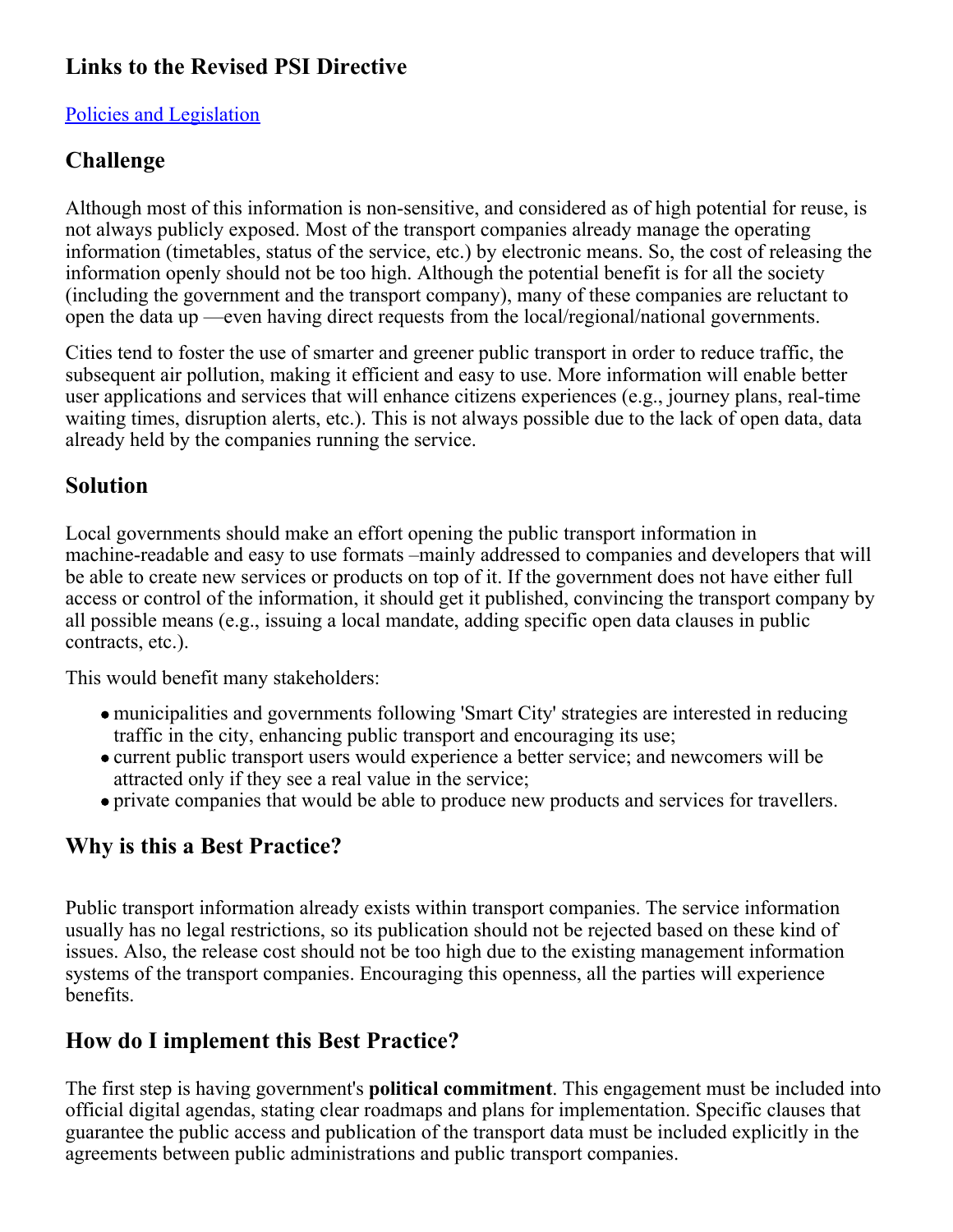In order to motivate openness and re-use of the information, the municipality must plan and perform actions to raise the awareness among stakeholders (publishers, private companies and citizens).

### **Where has this best practice been implemented?**

| <b>Country</b> | Implementation                      | <b>Contact Point</b>          |
|----------------|-------------------------------------|-------------------------------|
|                | Local open data initiatives:        |                               |
|                | • Barcelona                         |                               |
|                | · Bilbao                            |                               |
|                | $\bullet$ Gijón                     |                               |
|                | • Cáceres                           |                               |
|                | · Madrid                            |                               |
|                | · Gipuzkoa                          |                               |
|                | • Granollers                        |                               |
| Spain          | • La Palma (Island)                 | Martin Alvarez-Espinar, CTIC. |
|                | <b>• Las Palmas de Gran Canaria</b> |                               |
|                | • Málaga                            |                               |
|                | • Sabadell                          |                               |
|                | • Santander                         |                               |
|                | • Terrasa                           |                               |
|                | • Tenerife                          |                               |
|                | • Valencia                          |                               |
|                | $\bullet$ $\underline{Zaragoza}$    |                               |
|                | Finland HSL Reittiopas API          | Page includes contact form    |
|                |                                     |                               |

### **References**

- Samos Workshop Talk: [Open Traffic Information Standard & Experimentation for Enhanced](https://www.w3.org/2013/share-psi/wiki/images/8/88/SharePSI-ODF-Samos0714-V1.pdf) [Services](https://www.w3.org/2013/share-psi/wiki/images/8/88/SharePSI-ODF-Samos0714-V1.pdf) (PDF)
- Samos Workshop Talk: [Public Transport Data in the City of Gijon](https://www.w3.org/2013/share-psi/wiki/images/f/f5/Transport_gijon_sharepsi.pdf) (PDF)
- Krems Workshop Session: [OpenMove: How Trentino opened public transportation data and](https://www.w3.org/2013/share-psi/workshop/krems/papers/OpenMove) [benefitted of a mobile ticketing solution for free](https://www.w3.org/2013/share-psi/workshop/krems/papers/OpenMove) (PDF)

# **Local Guidance**

This Best Practice is cited by, or is consistent with, the advice given within the following guides:

- (Austria) [Framework for Open Government Data Platforms](https://www.w3.org/2013/share-psi/lg/Austria#atGuide)
- (Belgium) [Open Data Handleiding](https://www.w3.org/2013/share-psi/lg/Belgium#vlGuide) Open Data Handbook
- (CzechRepublic) [Standardy publikace a katalogizace otevřených dat veřejné správy ČR](https://www.w3.org/2013/share-psi/lg/CzechRepublic#czOpenDataStandards) Open Data Standards
- (Finland) [Helsinki Region Infoshare](https://www.w3.org/2013/share-psi/lg/Finland#hriGuide)
- (Greece) [Εφαρμογή των διατάξεων του Κεφαλαίου Α' του ν. 4305/2014 \(ΦΕΚ 237/Α΄ \)](https://www.w3.org/2013/share-psi/lg/Greece#grGuide) Guidelines on the implementation of open data policy and l. 4305/2014
- (International) [Open Data Handbook, Solutions Bank](https://www.w3.org/2013/share-psi/lg/International#okhbsb)
- (Lithuania) [Viešojo Sektoriaus Informacijos platinimo gerosios praktikos](https://www.w3.org/2013/share-psi/lg/Lithuania#ltGuide) Best Practices for Sharing Public [Sector Information](https://www.w3.org/2013/share-psi/lg/Luxembourg#luGuide)